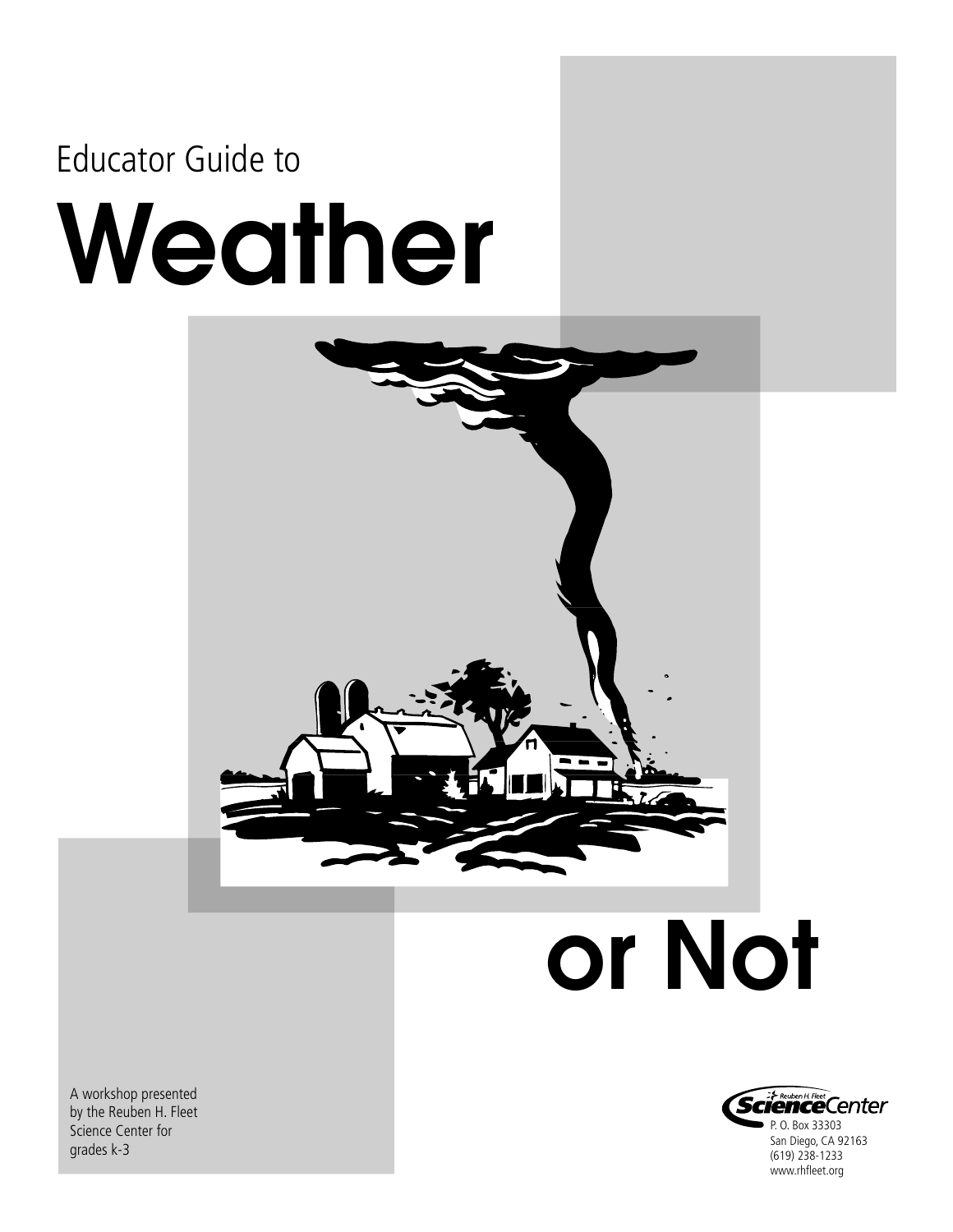### **ANEMOMETERS**

#### **OBJECTIVE:**

Students will make a wind gauge to learn about wind speed and directions.

#### **MATERIALS:**

- 4 paper cups of 7 oz. (207 ml)
- 10 inch (25 cm square) cardboard square
- Dowel 1/4 inch diameter (.64 cm) and 10 inches long (25 cm)
- Straight pin
- Pencil
- Small bead
- Ruler
- Clock or timer

#### **TO DO:**

Using a ruler, draw a diagonal line across the cardboard, corner to corner. Draw another diagonal line across joining the other two corners. Turning each cup on its side, tape one to each corner of the cardboard (the open part of the cups should be facing different directions). Poke the pin down through the center of the cardboard, where the lines meet. Pull the pin out, put it through the bead and back through the hole in the cardboard. Carefully push the pin into the tip of the dowel. Mark an "x" next to a cup on one corner of the square for a reference point. Walk outside and find an area with wind. Using a clock or timer and watching the "x," count how many times your anemometer spins in one minute.

This activity requires wind, so try to do it when there is a lot of wind blowing. Repeat this at different times of the day for three days to see how the wind changes.

#### **WHAT'S GOING ON?**

Wind is the movement of air from an area of higher pressure to an area of lower pressure. Anemometers tell the speed of the wind by measuring how many times the unit spins around in one minute. The amount of wind making your anemometer spin can change depending on your surroundings and the weather outside.

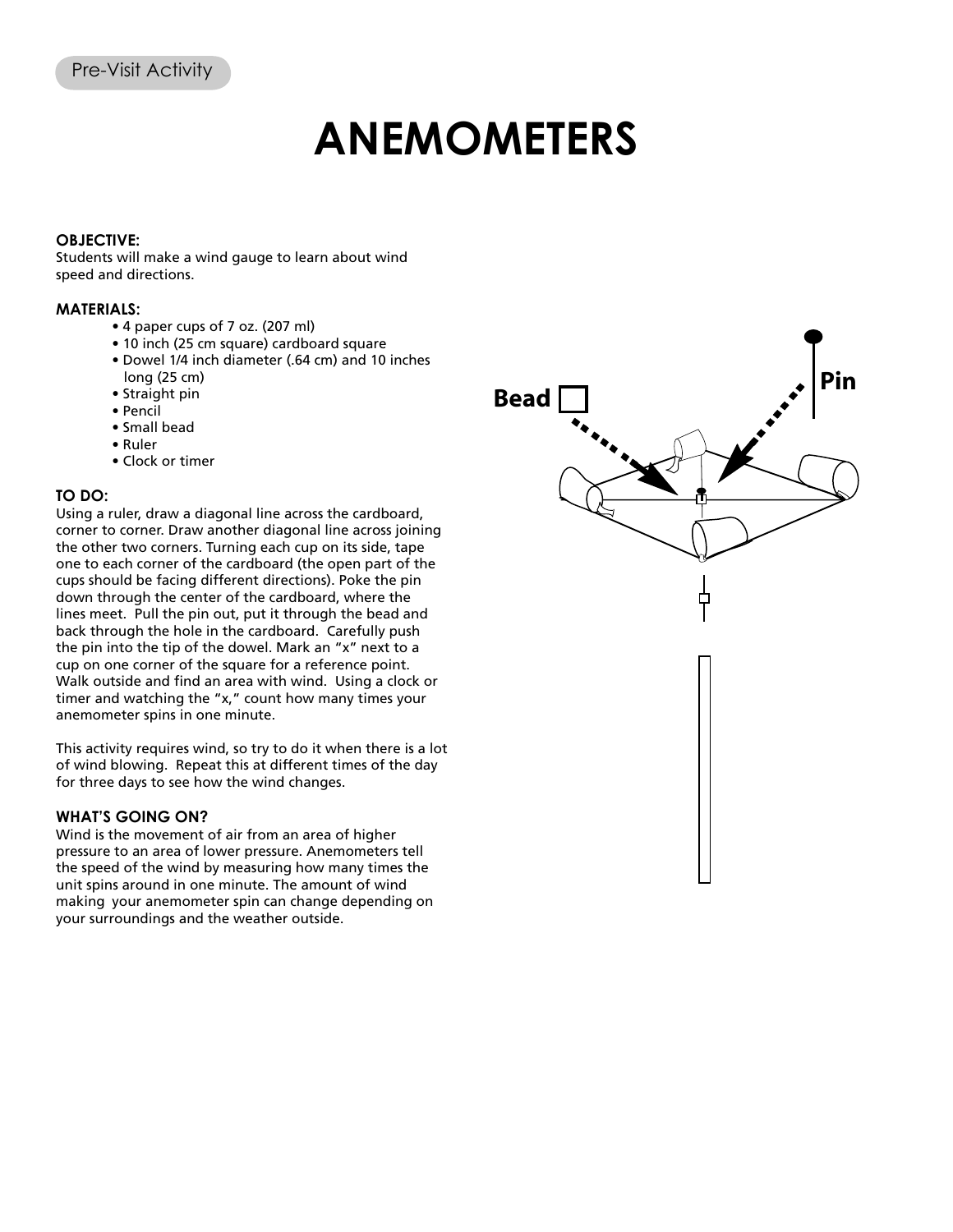## **CLOUD ART**

**NOTE: MAKE SURE THERE ARE CLOUDS IN THE SKY WHEN YOU DO THIS ACTIVITY.**

#### **OBJECTIVE:**

Students will observe, draw, and label clouds to learn about different types of clouds in the sky.

#### **MATERIALS:**

- Colored pencils
- White drawing paper
- No. 2 pencils
- Clouds books with photos (your school or local library should have some)

#### **TO DO:**

Using the descriptions listed at the bottom of this activity, briefly tell the students about each type and show them photos of the different cloud types. Go outside and look at all of the clouds in the sky. Using the No. 2 pencils to draw cloud outlines first, pick a group of clouds you want the students to draw and begin. After drawing the outlines, use the darker (black, gray, blue) colored pencils for details.



#### **WHAT'S GOING ON?**

Clouds form when warm, moist air rises. As it rises, the warm air expands and cools. As air cools, it loses its ability to hold water vapor. Now this water vapor changes to liquid water and condenses on a solid surface such as dust or salt in the atmosphere. We see this as a cloud.



#### **CIRRUS CLOUDS:**

Cirrus (meaning "curl") clouds are very high, wispy clouds made of ice. Even in the summer, cirrus clouds are made of ice because it is cold high above Earth.



#### **CUMULUS CLOUDS:**

Cumulus (meaning "heap") clouds are the large clouds that sometimes look like huge puffs of cotton. Sometimes these clouds look like animals or familiar things. It is fun to use your imagination to make up stories about the clouds. Sometimes cumulus clouds get dark gray and rain or hail fall from them. These are called cumulonimbus clouds. These clouds often produce lightning and thunder. Nimbus always tells us that a cloud brings rain.



#### **STRATUS CLOUDS:**

Stratus (meaning "stretched out" ) clouds are made up of low layers of clouds that usually cover the whole sky and blot the sun. These clouds bring gray days. When rain falls from them, they are called nimbostratus clouds.